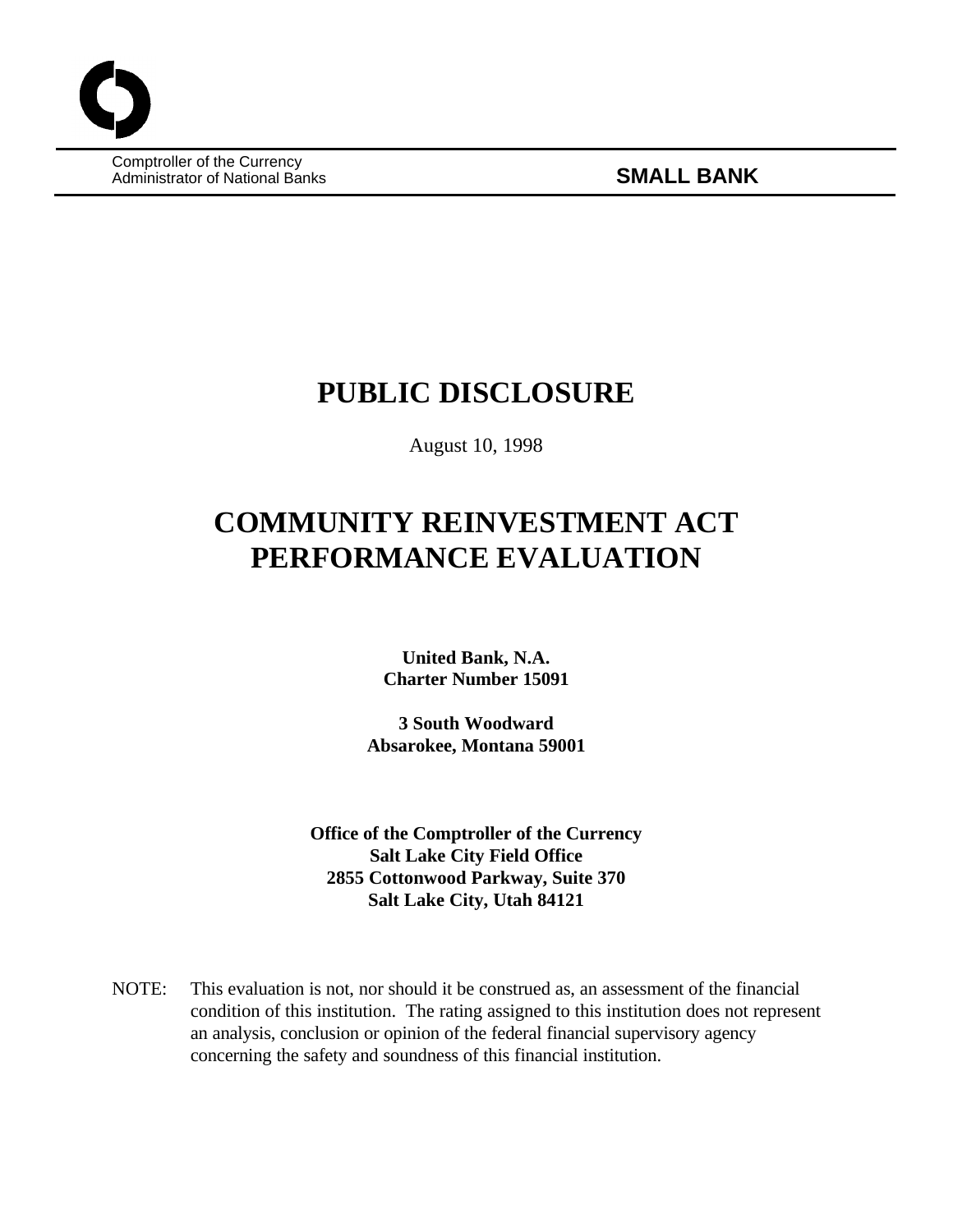#### **GENERAL INFORMATION**

*The Community Reinvestment Act requires each federal financial supervisory agency to use its authority when examining financial institutions subject to its supervision, to assess the institution's record of meeting the credit needs of its entire community, including low- and moderate-income neighborhoods, consistent with safe and sound operation of the institution. Upon conclusion of such examination, the agency must prepare a written evaluation of the institution's record of meeting the credit needs of its community.* 

*This document is an evaluation of the Community Reinvestment Act (CRA) performance of the United Bank, N.A., prepared by the Office of the Comptroller of the Currency, the institution's supervisory agency, as of August 10, 1998. The agency rates the CRA performance of an institution consistent with the provisions set forth in Appendix A to 12 CFR Part 25.*

#### **INSTITUTION'S CRA RATING:** This institution is rated **"Satisfactory"**.

We assign this rating based on the following factors:

- The bank's loan-to-deposit ratio is reasonable and comparable to other local banks.
- The bank makes a substantial majority of its loans within its assessment area.
- Loans are reasonably distributed geographically throughout the assessment area.
- The distribution of loans reflects excellent penetration among individuals of different income levels and businesses of different sizes.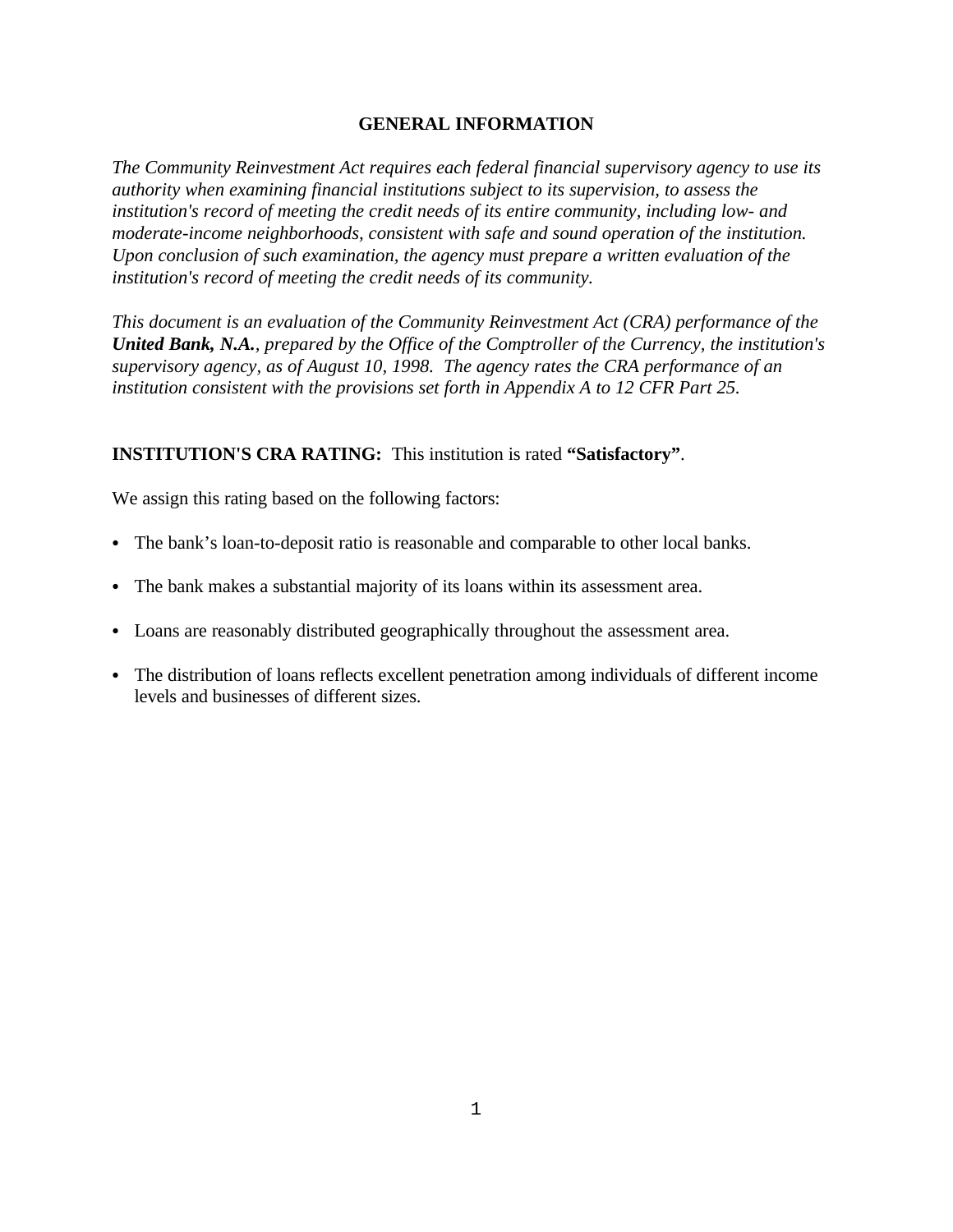*The following table indicates the performance level of the United Bank, with respect to each of the five performance criteria.*

| <b>SMALL</b><br><b>INSTITUTION</b><br><b>ASSESSMENT</b><br><b>CRITERIA</b>                                                              | <b>United Bank's</b><br>PERFORMANCE LEVELS                                             |                                                                                      |                                                                                          |
|-----------------------------------------------------------------------------------------------------------------------------------------|----------------------------------------------------------------------------------------|--------------------------------------------------------------------------------------|------------------------------------------------------------------------------------------|
|                                                                                                                                         | <b>Exceeds</b><br><b>Standards</b><br>for<br><b>Satisfactory</b><br><b>Performance</b> | <b>Meets</b><br><b>Standards</b><br>for<br><b>Satisfactory</b><br><b>Performance</b> | Does not<br>meet<br><b>Standards</b><br>for<br><b>Satisfactory</b><br><b>Performance</b> |
| <b>Loan to Deposit</b><br>Ratio                                                                                                         |                                                                                        | X                                                                                    |                                                                                          |
| Lending in<br><b>Assessment</b><br>Area                                                                                                 | X                                                                                      |                                                                                      |                                                                                          |
| <b>Lending to</b><br><b>Borrowers of</b><br><b>Different</b><br><b>Incomes</b> and to<br><b>Businesses of</b><br><b>Different Sizes</b> | X                                                                                      |                                                                                      |                                                                                          |
| Geographic<br><b>Distribution of</b><br>Loans                                                                                           |                                                                                        | X                                                                                    |                                                                                          |
| <b>Response to</b><br><b>Complaints</b>                                                                                                 | No Complaints Received Since the Prior Examination                                     |                                                                                      |                                                                                          |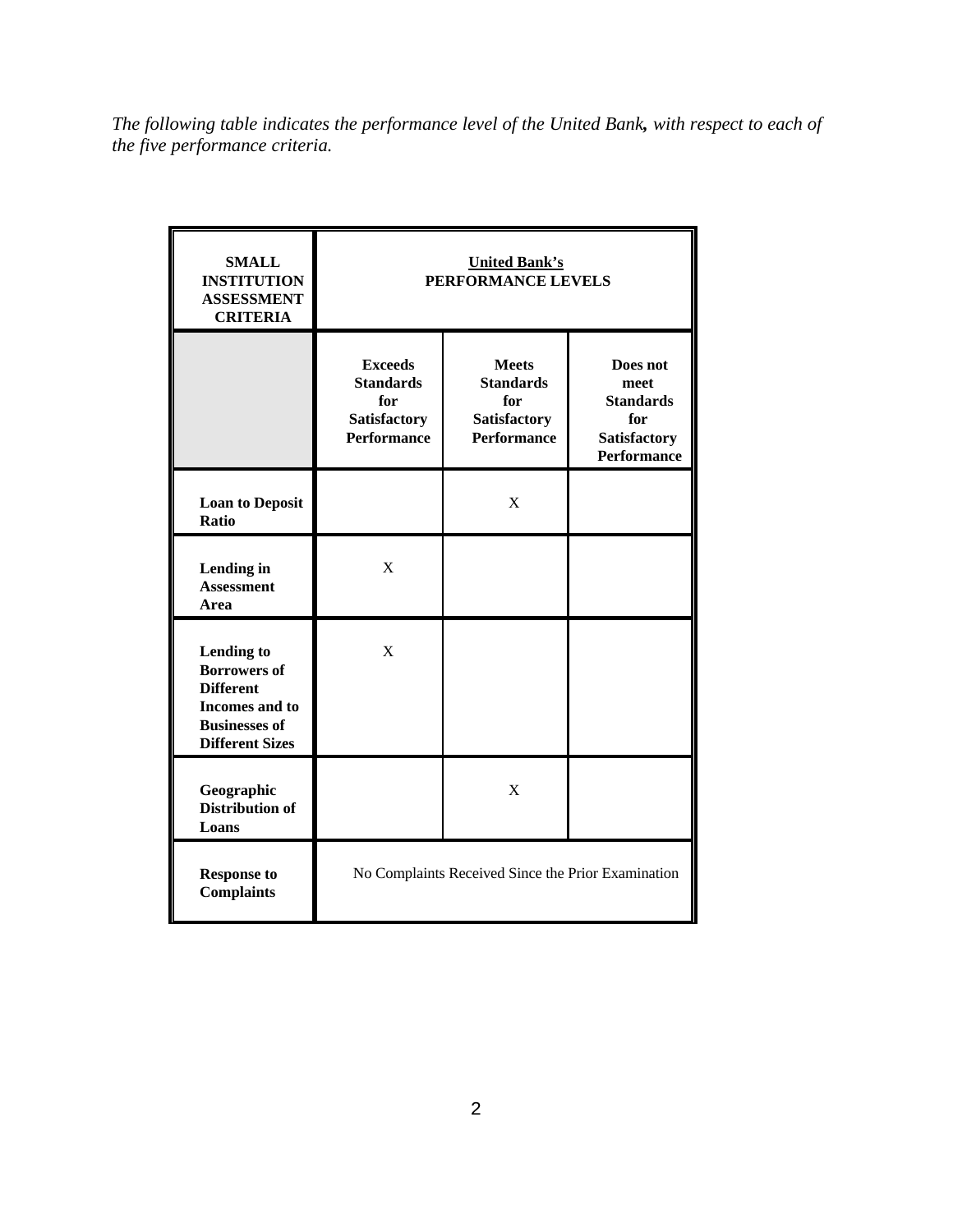## **DESCRIPTION OF INSTITUTION**

United Bank, N.A. (United Bank) is a rural bank with assets of \$29 million as of June 30, 1998. The bank has two offices. The main office is located in Absarokee, Montana, with a branch in neighboring Columbus. ATM machines are located at each of the offices and are available to customers 24 hours a day.

The bank specializes in lending to local farmers, small businesses and consumers. On June 30, 1998, agricultural loans comprised 35% of outstanding loans, commercial loans were 25%, residential real estate loans were 20%, consumer loans were 10%, and construction and development loans were 10% of outstanding loans.

United Bank received a "Satisfactory" rating in the previous CRA Performance Evaluation dated April 19, 1996.

There are no financial or legal impediments which limit the bank's ability to help meet the credit needs of its assessment area.

#### **DESCRIPTION OF ASSESSMENT AREA**

United Bank's assessment area consists of 8 block numbering areas (BNAs): 9652, 9654, 9655, 9656, 9662, 9663, 9664 and 9665. These BNAs are contiguous and represent all of Stillwater County, parts of Carbon County, and include the towns of Absarokee, and Columbus, Montana. The bank's 1990 assessment area population was 12,029.

Using data obtained through the Home Mortgage Disclosure Act ( HMDA), the 1998 Montana statewide non-metropolitan median family income (MFI) is \$36,100. The following table summarizes the income levels of individual BNAs and families located within the bank's assessment area:

| 1990 U.S. Census Income      | # of BNAs | % of Families |
|------------------------------|-----------|---------------|
| Low Income (<50% MFI)        |           | 20%           |
| Moderate Income (50-79% MFI) |           | 21%           |
| Middle Income (80-119% MFI)  |           | 24%           |
| Upper Income (120+% MFI)     |           | 35%           |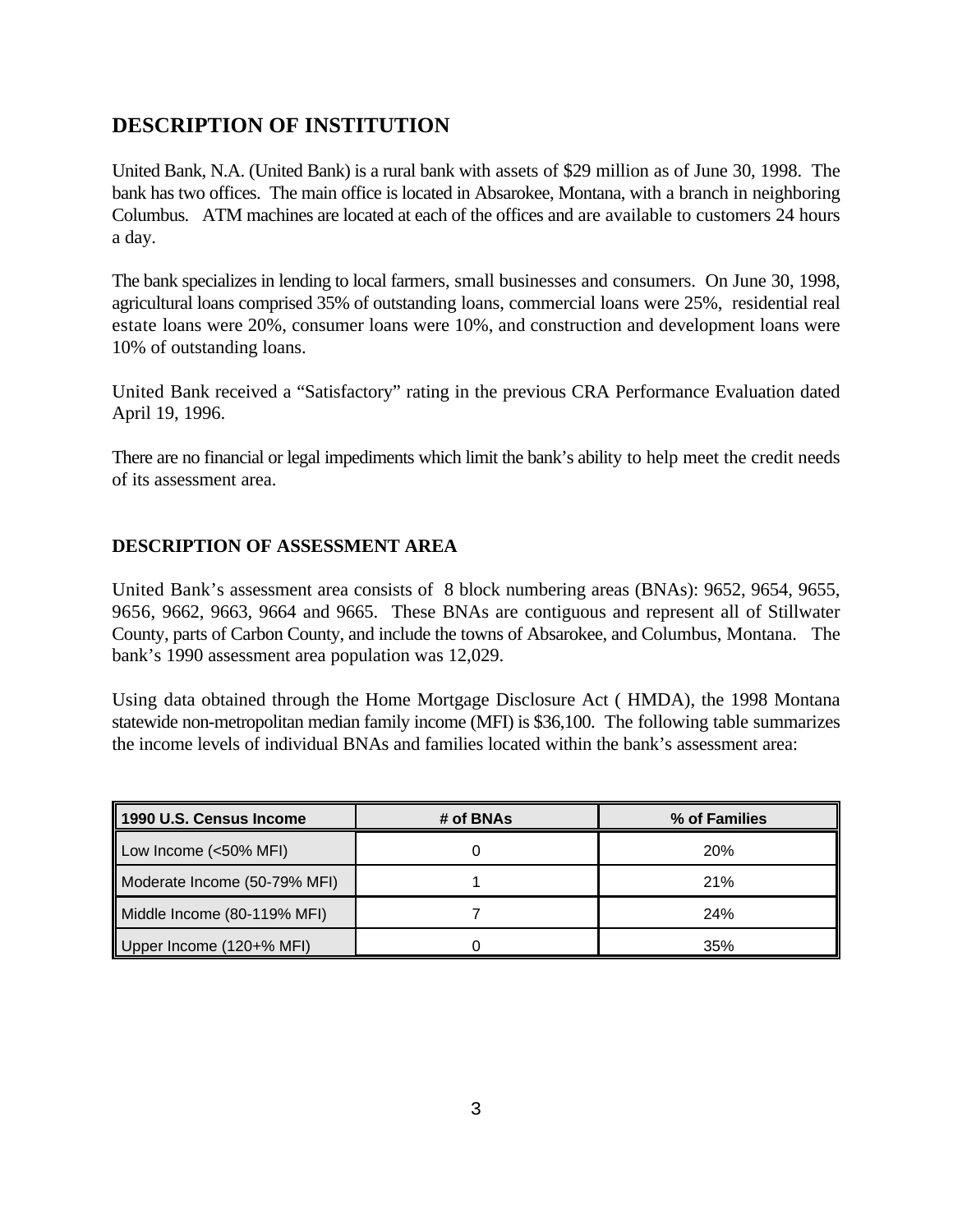#### **DESCRIPTION OF ASSESSMENT AREA (continued)**

The assessment area economy is good. The key industries are mining, farming and ranching. Local school districts and state and county government offices provide additional employment and promote economic stability within the community. Stillwater Mining Company is the area's major employer with 485 employees.

We contacted representatives from county government, the school district, and local realtors. These individuals stated that the most pressing credit needs within the community continue to be affordable housing and loans for new businesses. In general, they believe that the local financial institutions are meeting their communities credit needs.

Strong competition within the assessment area comes from two branches of a state bank, and several credit unions.

### **CONCLUSIONS WITH RESPECT TO PERFORMANCE CRITERIA**

#### *Loan-to-Deposit Ratio*

United Bank exhibits a reasonable loan-to-deposit (LTD) ratio when compared to similarly situated institutions. The bank's average LTD ratio for the 8 quarters ending March 31, 1998 averaged 67%. The LTD ratio for state and national banks located in Montana for the same time period was 69%, and the competing institution's 8 quarter average ratio was 62%. United Bank meets additional assessment area credit needs by originating and selling residential real estate loans and portions of government guaranteed commercial loans to other institutions and investors. During 1997, the bank sold 25 residential real estate loans totaling \$1.9 million.

#### *Lending in Assessment Area*

A substantial majority of the bank's lending activity takes place within the bank's assessment area. As of June 30, 1998, 86% of United Bank's outstanding loans by number, and 83% by dollar amount, were made to borrowers residing in the assessment area.

#### *Lending to Borrowers of Different Incomes and to Businesses of Different Sizes*

United Bank has an excellent distribution of loans to small businesses and among individuals of different income levels.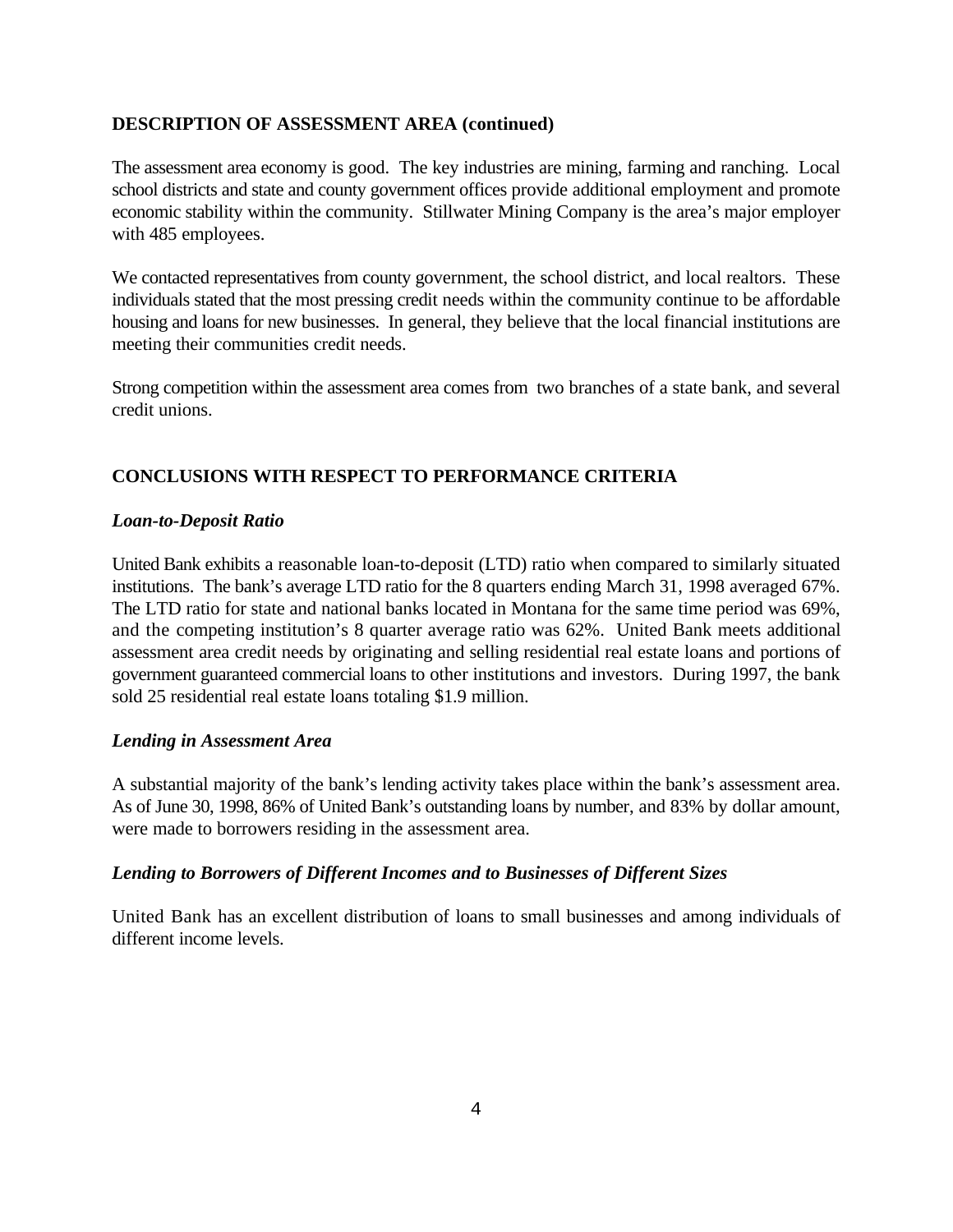### **CONCLUSIONS WITH RESPECT TO PERFORMANCE CRITERIA (continued)**

As of June 30, 1998 the bank's commercial lending activity represents the largest portion of the bank's portfolio at 70%. The bulk of these loans are centered in small loans to agricultural borrowers and small businesses. We randomly sampled 20 commercial loans originated between April 1996 and August 1998. All of the loans were to businesses with annual gross revenues of less than \$1,000,000. Additionally, 45% were made to businesses with annual revenues of less than \$100,000.

| Gross Farm/Business Revenues | # of Loans | % of Loans |
|------------------------------|------------|------------|
| Less than \$100,000          | 9          | 45%        |
| \$100,000 to \$250,000       | 6          | 30%        |
| \$250,000 to \$500,000       | 2          | 10%        |
| \$500,000 to \$1,000,000     | 3          | 15%        |
| Greater than \$1,000,000     |            | $0\%$      |

#### *Commercial Loan Sample Analysis*

As of June 30, 1998 consumer and residential real estate loans represented 30% of the bank's portfolio. We randomly sampled 30 consumer and residential real estate loans originated from April 1996 and August 1998. Low- and moderate-income families represent 41% of the assessment area population. Loans to low- and Moderate-income borrowers accounted for 45% of our sample.

#### *Consumer and Residential Real Estate Loan Sample Analysis*

| <b>Family Income</b>         | % of Consumer and<br><b>Residential RE Loans</b> | % of Families in Assessment<br>Area |
|------------------------------|--------------------------------------------------|-------------------------------------|
| $\vert$ Low (<\$18,050)      | 27%                                              | <b>20%</b>                          |
| Moderate (\$18,051-\$28,879) | 18%                                              | 21%                                 |
| Middle (\$28,880-\$43,319)   | 13%                                              | 24%                                 |
| 543,320)-<br>Il Upper (>     | 43%                                              | 35%                                 |